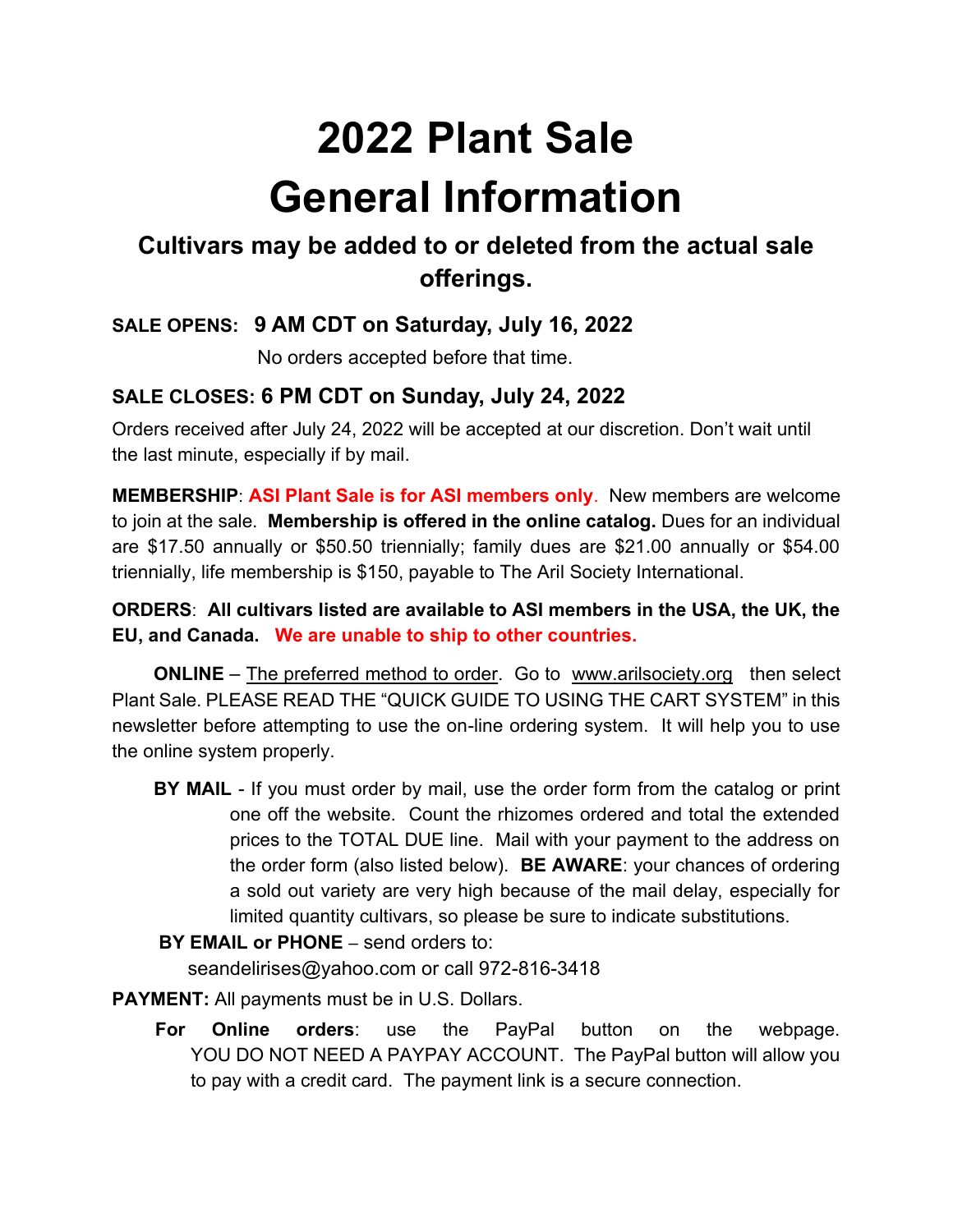- **For Mail orders**: include a check or money order with your order. Make checks/money orders payable to **ARIL SOCIETY INTERNATIONAL**.
- **For Email or Phone orders**: payment by Paypal is preferred. If you insist on sending a check or money order instead of using PayPal, it MUST be received within 5 days of your order (7 for International and Canada) or your reserved plants will go back into the available inventory and may not still be available when payment is received.

**CALIFORNIA RESIDENTS** must include California Sales Tax of 7.75% (.0775) on the plant cost.

**AVAILABILITY**: Although we want to send you exactly what you ordered, that is not always possible. We are not a commercial garden and all rhizomes are donated my ASI members. You will stand a better chance of getting what you request if you order promptly and do so by using the online shopping cart. Be sure to check the available quantity on the website before ordering by mail. Even then, it may be sold out by the time your order arrives.

**REFUNDS:** If you indicate "NO SUBSTITUTIONS" on the order form or in the Comments option online, ASI will refund the cost of any varieties that are not available at shipping time. Refunds will be in the form of a check sent after the sale closes. You may also choose to designate your refund as a donation to ASI.

**SUBSTITUTIONS:** If you will NOT accept substitutions, indicate on the order form or in the Comments option online, otherwise we will substitute varieties of equal or greater value. PLEASE supply a list of preferred substitutions in the Comments option online, or for mail-ins, write SUB in the quantity field of those cultivars you prefer. If no list is supplied, we will substitute with varieties of our choice.

**ACKNOWLEDGEMENT:** All mail-in orders with an email address will be acknowledged. PLEASE PRINT EMAIL ADDRESS CLEARLY. If you gave one and don't receive an acknowledgement, it is because we couldn't read it. Online orders are automatically generated by the shopping cart system.

**EXTRAS:** We try to include something extra with each order. The number and value of your extras will depend on donated rhizomes and will be at our discretion. Your substitution list will be used as a guide when possible.

**INTERNATIONAL ORDERS**: **All cultivars listed are available to ASI members in the UK. the EU, and Canada ONLY. We cannot accept orders from other countries.** Order through the on-line shopping cart and pay by Paypal in U.S.Dollars, ONLY. Extra international phyto certificate and shipping costs apply.